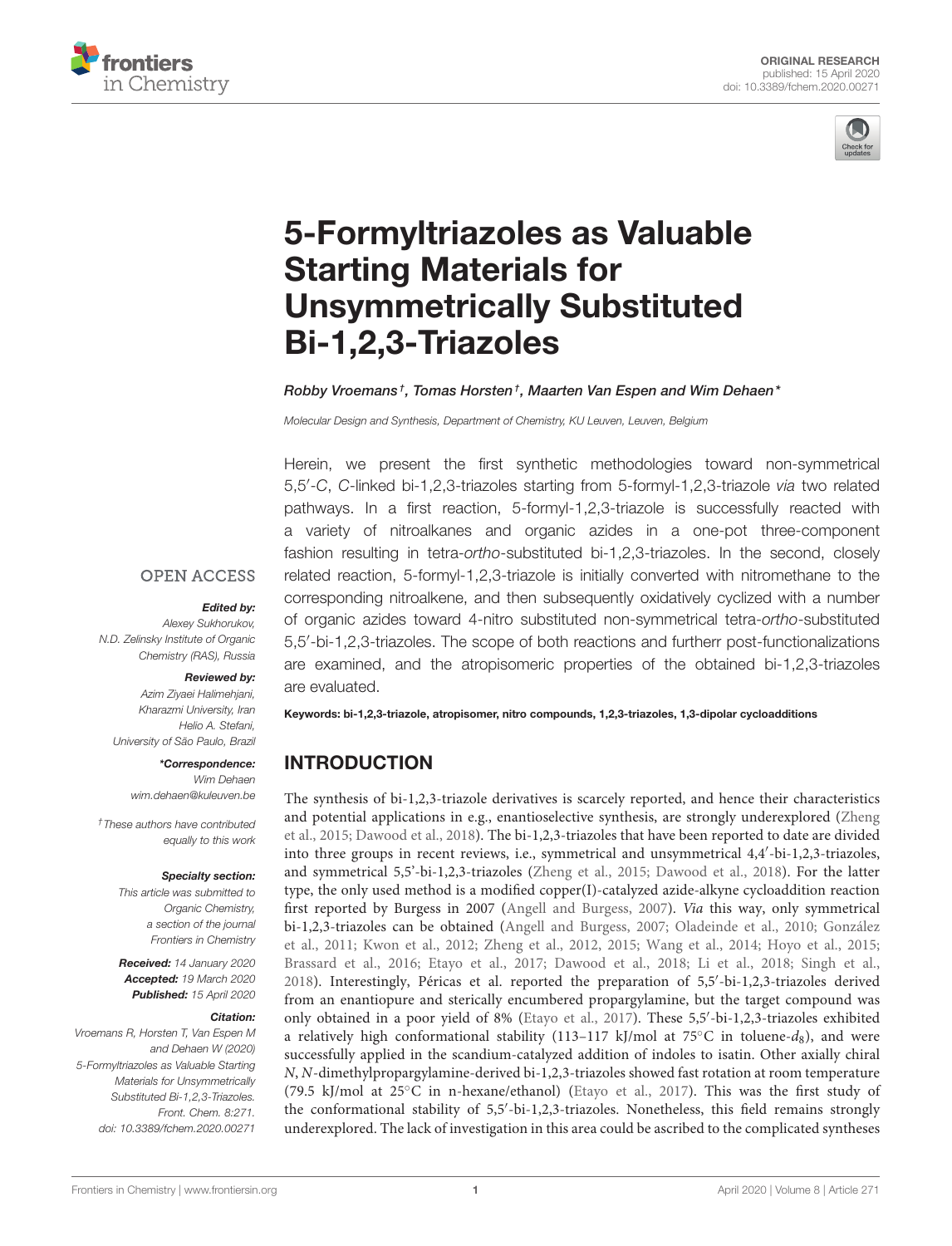of both starting materials (functionalized alkynes) and bi-1,2,3 triazoles themselves, and hence the cumbersome introduction of functional groups interesting for various applications [\(Zheng et al., 2015;](#page-5-0) [Dawood et al., 2018\)](#page-5-1). In regard with our current interests in sterically encumbered fully substituted (atropisomeric) 1,2,3-triazoles [\(Thomas et al., 2014,](#page-5-13) [2016;](#page-5-14) [Vroemans et al., 2018;](#page-5-15) [Krasniqi and Dehaen, 2019\)](#page-5-16), we report what are to the best of our knowledge the first pathways toward novel unsymmetrically tetra-ortho-substituted 5,5'-bi-1,2,3triazoles from easily accessible starting materials. The anticipated highly sterically hindered bi-1,2,3-triazoles could be decorated with various functional groups which can be introduced in a straightforward manner from ortho, ortho'(1,4-)-disubstituted 5-formyl-1,2,3-triazoles, and nitroalkane derivatives.

## RESULTS AND DISCUSSION

The common precursor that was envisaged for the synthesis of the desired tetra-ortho-substituted bi-1,2,3-triazoles **8** and **9** is 5-formyl-1,2,3-triazole **4**, which itself can be easily prepared either from the commercially available methyl 4 methoxyacetoacetate **1** (**[Scheme 1](#page-1-0)**; NMR spectra of all novel compounds are displayed in the **[Supplementary Material](#page-5-17)**) or ethyl 4,4-diethoxy-3-oxobutanoate [\(L'abbé and Dehaen, 1988;](#page-5-18) [Pokhodylo et al., 2018\)](#page-5-19). The aldehyde moiety serves as a versatile tool which can be employed in our in-house developed threecomponent reaction [\(Thomas et al., 2014\)](#page-5-13), or can be converted to nitroalkene derivative **5** [\(Nomland and Hills, 2008\)](#page-5-20) which can subsequently undergo the copper-catalyzed oxidative [3+2] cycloaddition reaction reported by the group of Chen (Chen et al., [2015\)](#page-5-21). Hence, we commenced by synthesizing starting materials **4** and **5**, which was initiated by performing the Dimroth reaction with methyl 4-methoxyacetoacetate **1** and phenyl azide **2**, and not starting from ethyl 4,4-diethoxy-3 oxobutanoate which needs to be prepared itself. The desired 5-methoxybenzyl analog **3** was easily obtained on multigram scale *via* subsequent precipitation and recrystallization. Next, aldehyde **4** was obtained via the photochemical conversion of the methyl ether with bromine in 65% yield. For the second procedure, i.e., the oxidative [3+2]-cycloaddition reaction, 5 formyl-1,2,3-triazole **4** was converted into nitroalkene derivative **5**. With both aldehyde **4** and nitroalkene **5** available on gram scale, these could now be employed as starting materials in the subsequent synthesis of unsymmetrical tetra-ortho-substituted 5,5′ -bi-1,2,3-triazoles **8** and **9**.

Next, the three-component reaction was applied as described by our group on 5-formyl-1,2,3-triazole **4** with a variety of nitroalkanes **6a-d** and organic azides **2**, **7a-e** (**[Figure 1](#page-2-0)**). Firstly, various alkyl and aryl azides were employed with aldehyde **4** and ethyl nitroacetate **6a** as model substrates. Good to excellent yields (56–87%) of bi-1,2,3-triazoles **8** were obtained for alkyl azides **7a**-**d**. Interestingly, enantiopure chiral alkyl azide (R)-**7b** yielded a 2.25:1-diastereomeric mixture, which was successfully separated via silica gel chromatography into single diastereomers **8ba** and **8bb**. In general, the use of aryl azides **2** and **7e** involved an extended reaction time and slightly decreased yields (21–36%) compared to alkyl azides, and the reaction even failed to afford any product when electron-deficient 4-nitrophenyl azide was employed. Secondly, other functional groups were introduced by varying nitroalkanes **6a**-**6d**. Benzoyl- and phenylsulfonyl-appended bi-1,2,3-triazoles **8h** and **8i**, respectively, were both prepared in 54% yield. The direct three-component reaction toward bromo-derivative **8g** seemed cumbersome, in which the formation of the intermediate bromonitroalkene did not proceed. Nevertheless, **8g** was isolated in 64% via a two-pot procedure without intermediate purification of the in situ generated bromonitroalkene derivative.

The introduction of the nitro moiety on the 4-position of 1,2,3-triazoles is highly interesting in view of further transformations, yet tedious to accomplish with the threecomponent reaction since this would require the use of the hazardous dinitromethane at elevated temperatures. Hence, the copper-catalyzed oxidative [3+2]-cycloaddition reaction with 5 nitrovinyl-appended 1,2,3-triazole **5** serves as a complementairy pathway toward highly interesting 4-nitro substituted nonsymmetrical tetra-ortho-substituted 5,5'-bi-1,2,3-triazoles. 5- Nitrovinyl-appended 1,2,3-triazole **5** was subjected to the oxidative [3+2]-cycloaddition conditions with different alkyl and aryl azides **2**, **7a**-**e** (**[Figure 2](#page-3-0)**). Derivatives **9a**-**d**, obtained from alkyl azides **7a**-**d**, were obtained in moderate to good yields (51–70%). Again, the use of (R)-**7b** yielded a diastereomeric mixture of 1.77:1, which were successfully separated via silica gel chromatography and furnished both isolated diastereomers **9ba** and **9bb**. The use of aryl azides **2** and **7e** furnished derivatives **9e** and **9f**, whilst again 4-nitrophenyl azide did not furnish any desired product. In general, via this second pathway

<span id="page-1-0"></span>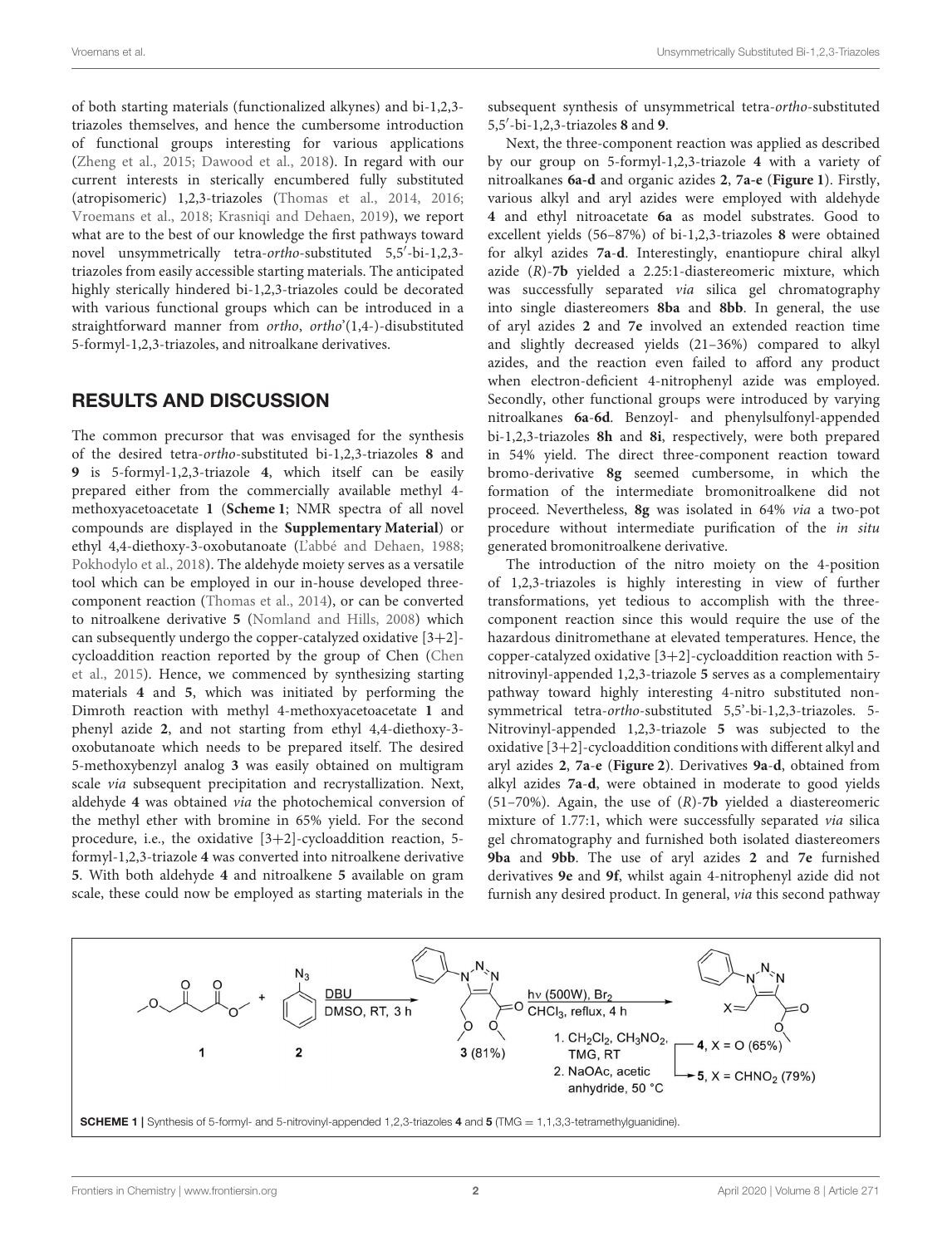

<span id="page-2-0"></span>solely nitro derivatives can be obtained, and the crude reaction mixtures are cleaner than the ones obtained from the threecomponentreaction with only the HNO2-eliminated derivatives as minor side products.

Several of the obtained bi-1,2,3-triazoles now bear interesting functionalities that could serve as valuable starting point for further derivatization (**[Scheme 2](#page-4-0)**). Bromo-derivative **8g** was subjected to Buchwald-Hartwig amination conditions with pyrrolidine, yet surprisingly the reaction furnished hydrodehalogenated amide **10** in 60% yield. The reactivity of the ester moiety over the bromide of **8g** was further exemplified in a substitution reaction with pyrrolidine, in which amide **11** constituting the bromide formed in excellent yields upon reaction at room temperature. Next, hydrolysis of the methyl ester moiety of **9a** formed the highly versatile, yet possibly labile, carboxylic acid **12** in 92% yield. Hence, the carboxylic acid was in a next step subjected to heating in order to investigate its thermal stability. Carboxylic acid **12** displayed reasonable stability over the course of several weeks at room temperature, but at 140◦C decarboxylation of **12** nicely furnished **13** in good yields (82%). Finally, the reduction of nitro derivative **9f** was investigated. Under standard hydrogenation conditions using Pd/C, the versatile free 4-amino-appended derivative **14** was obtained in 44% yield, without the observation of ring-closed amide **15**. Further cyclization toward bis-1,2,3-triazolo-fused 2-pyridone **15** was achieved under acidic conditions at 80◦C, in which **15** was obtained in 76% yield.

The newly prepared tetra-ortho-substituted 5,5'-bi-1,2,3 triazoles are fascinating structures in the viewpoint of obtaining novel 1,2,3-triazole-containing axially chiral derivatives. The presence of diastereotopic splitting displayed in the  ${}^{1}$ H NMR spectra of the synthesized products strongly indicates this existence of conformationally stable atropisomers (**[Figure 3](#page-4-1)**). Hence, VT-NMR studies were conducted in tetrachloroethaned<sup>4</sup> for both **8a** and **9a** to have an estimate on the energy barrier to rotation for these novel bi-1,2,3-triazoles. At 25◦C, both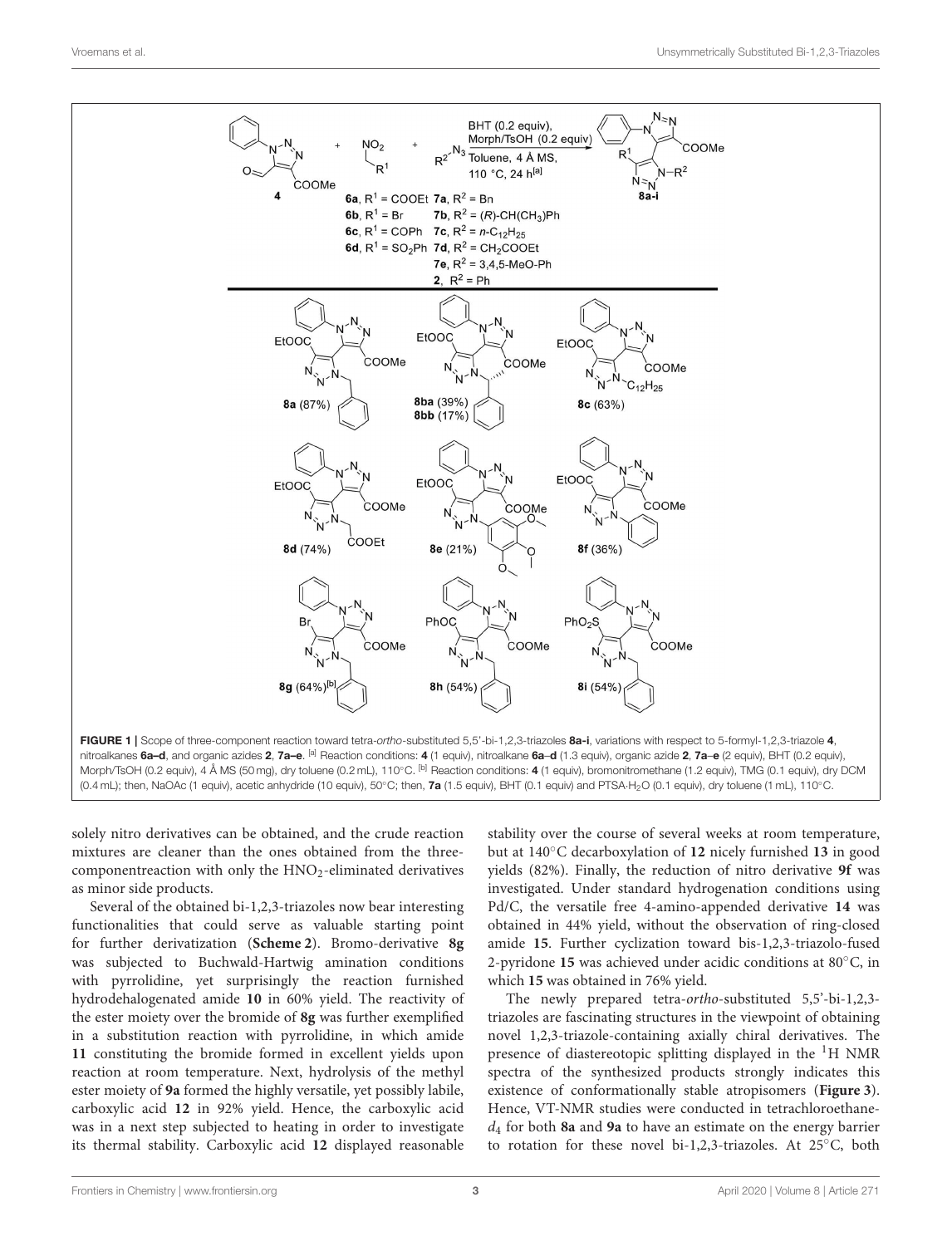

<span id="page-3-0"></span>compounds show well-separated signals of the diastereotopic benzylic protons at 5.59 ( $J = 15.0$  Hz) and 5.34 ppm ( $J = 15.0$  Hz) for compound 8a, and at 5.67  $(J = 14.9 \text{ Hz})$  and 5.42 ppm  $(J = 14.9 \text{ Hz})$  for compound **9a**, both as clear AX spin systems. Moreover, compound **8a** also displayed split signals of the diastereotopic methylene protons of the ester group at 4.18  $(J = 10.9, 7.1 \text{ Hz})$  and 4.11 ppm  $(J = 10.9, 7.1 \text{ Hz})$ . Subsequently, from the high temperature NMR spectra at 115◦C, it can be observed, based on the chemical shifts, that the diastereotopic signals of both compounds **8a** and **9a** move closer to each other when the temperature rises, i.e., benzylic signals of **8a** are positioned at 5.48 ( $J = 15.0$  Hz) and 5.36 ppm ( $J = 15.0$  Hz) at 115◦C, the signals of the methylene protons of the ester are positioned at 4.25 ( $J = 10.8$ , 7.2 Hz) and 4.18 ppm ( $J =$ 10.8, 7.2 Hz) at 115◦C, and for **9a** the benzylic signals are positioned at 5.55 ( $J = 14.9$  Hz) and 5.43 ppm ( $J = 15.0$  Hz) at 115◦C (**[Figure 3](#page-4-1)**). Unfortunately, or fortunately from the perspective of forming conformationally stable atropisomers, no coalescence was observed for the diastereotopic signals when the maximum temperature of 115◦C (388 K) was reached. Therefore, the corresponding rotational energy barriers  $\Delta G^2$ of these atropisomeric compounds **8a** and **9a** could not be accurately calculated. Nevertheless, a minimal energy could be tentatively calculated by assuming coalescence at 388 K. Hence, the rotational energy barrier at this temperature for both **8a** and **9a** is at least 79.5 kJ/mol. In addition, the isolation of both diastereomers via silica gel chromatography was possible for **8ba** and **8bb**, and **9ba** and **9bb**. Regrettably, the sets of diastereomers showcased a rather limited rotational stability as they isomerized at room temperature over the course of a couple of days. In future work, the steric hindrance of the orthosubstituents should be increased to create more stable axially chiral compounds. Nevertheless, this is an encouraging result from the perspective of preparing atropisomeric unsymmetrically substituted bi-1,2,3-triazoles.

# **CONCLUSION**

We report herein the synthesis toward unsymmetrically substituted 5,5'-bi-1,2,3-triazoles from 5-formyl-1,2,3-triazoles directly or indirectly via two distinct methodologies, i.e., a three-component reaction from 5-formyl-1,2,3-triazole, nitroalkanes, and organic azides yielding variously substituted 5,5'-bi-1,2,3-triazoles, and the copper-catalyzed oxidative [3+2]-cycloaddition reaction from 5-nitrovinyl-appended 1,2,3 triazole and organic azides resulting in 4-nitro-functionalized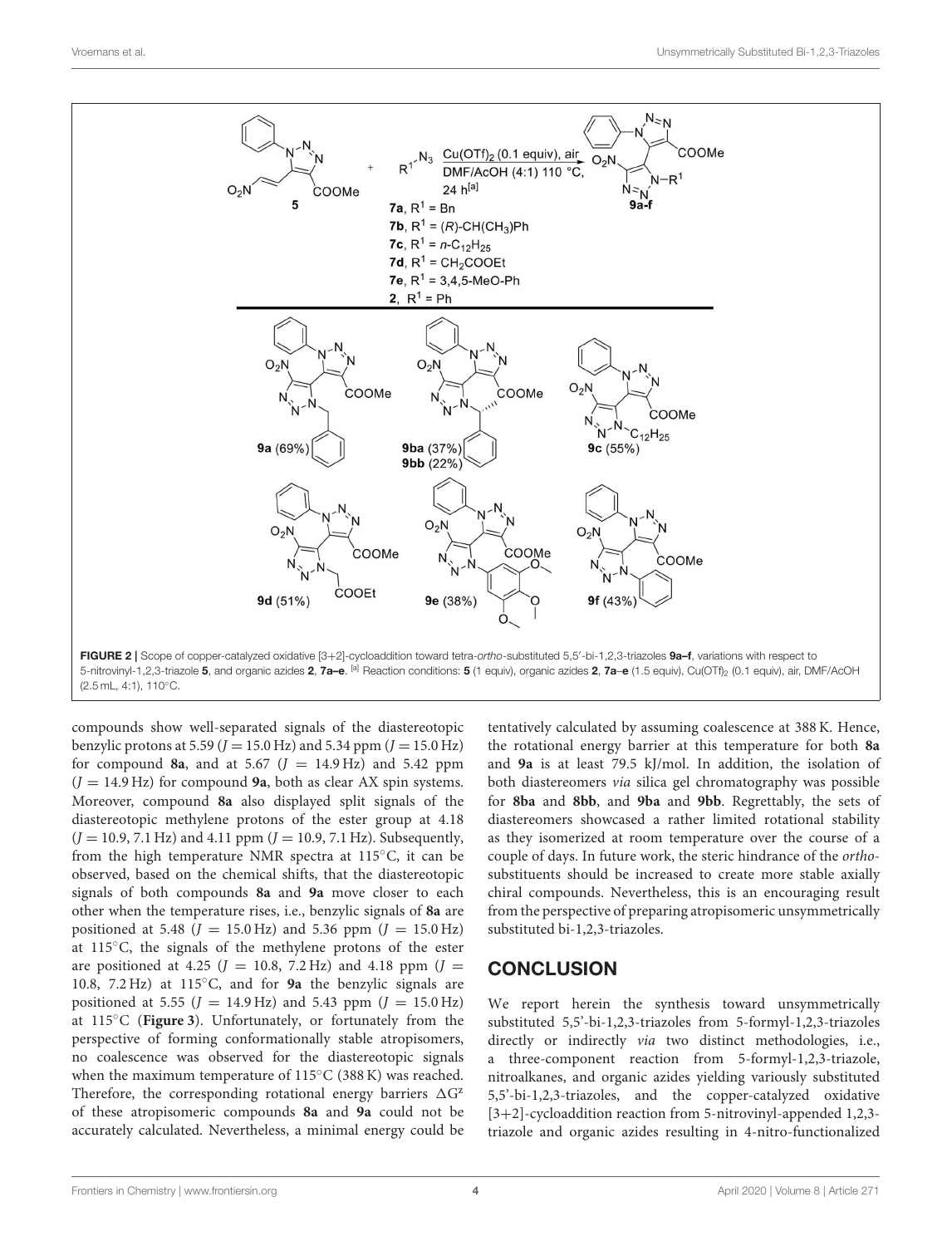

<span id="page-4-0"></span>SCHEME 2 | Postfunctionalization reactions performed with bi-1,2,3-triazoles 8g, 9a, and 9f.



<span id="page-4-1"></span>bi-1,2,3-triazoles. Both reactions displayed a versatile scope toward various alkyl and aryl azides, and via the use of both aforementioned procedures various attractive functional groups can be incorporated. Postfunctionalizations further emphasized their peculiar and interesting chemistries for future applications. Rotational stability tests showed promising characteristics as